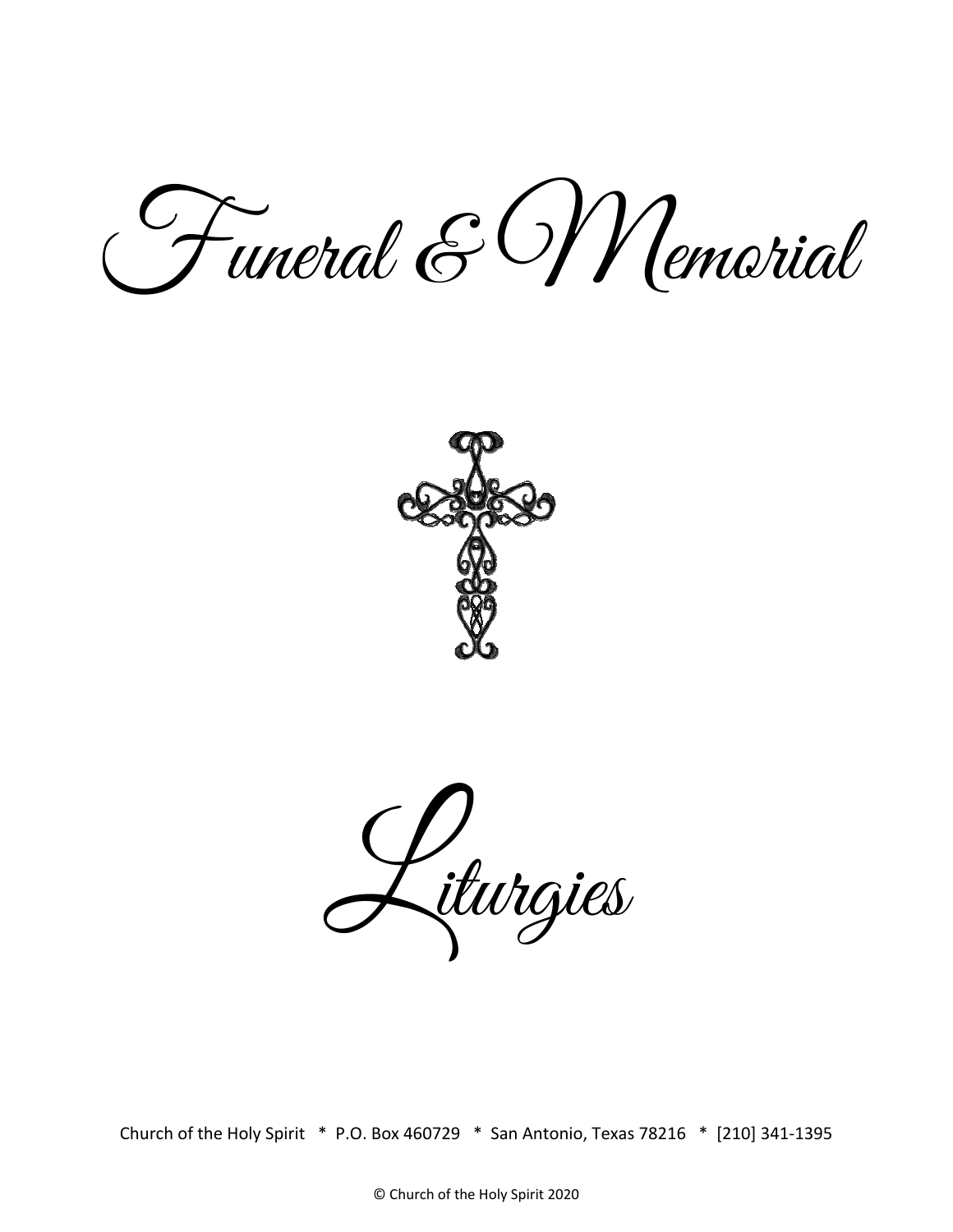From the Pastor & Parochial Vicar

The sadness of death should give way in our liturgy to the promise of resurrected life. Our celebration of a person's life should reflect our conviction that in Jesus Christ we have life beyond life.

The Church of the Holy Spirit is pleased to offer its parishioners and friends the complete rites as a means of consolation for the living and grace-filled assistance for the deceased. These rites, which include a funeral Mass and the possibility of a vigil in the church or funeral home, are most properly celebrated in the parish church of the deceased, in the presence of their faith community.

Reflecting on death and funeral arrangements is a difficult task for many, but also a necessary one. Reflecting on and preparing for one's own death, or that of someone we know, is a part of living. As Christians and Catholics, we know that death is not our enemy, but our passage to the next life that God is preparing for us.

The first step to take when planning a funeral liturgy is to consult with our Director of Worship, who is here to assist you with any questions or concerns you may have.

Whether you are pre-planning a funeral liturgy for yourself, or you have suffered the loss of a loved one, it is our pleasure to assist you during your time of need.

Fr. Antonio González

Pastor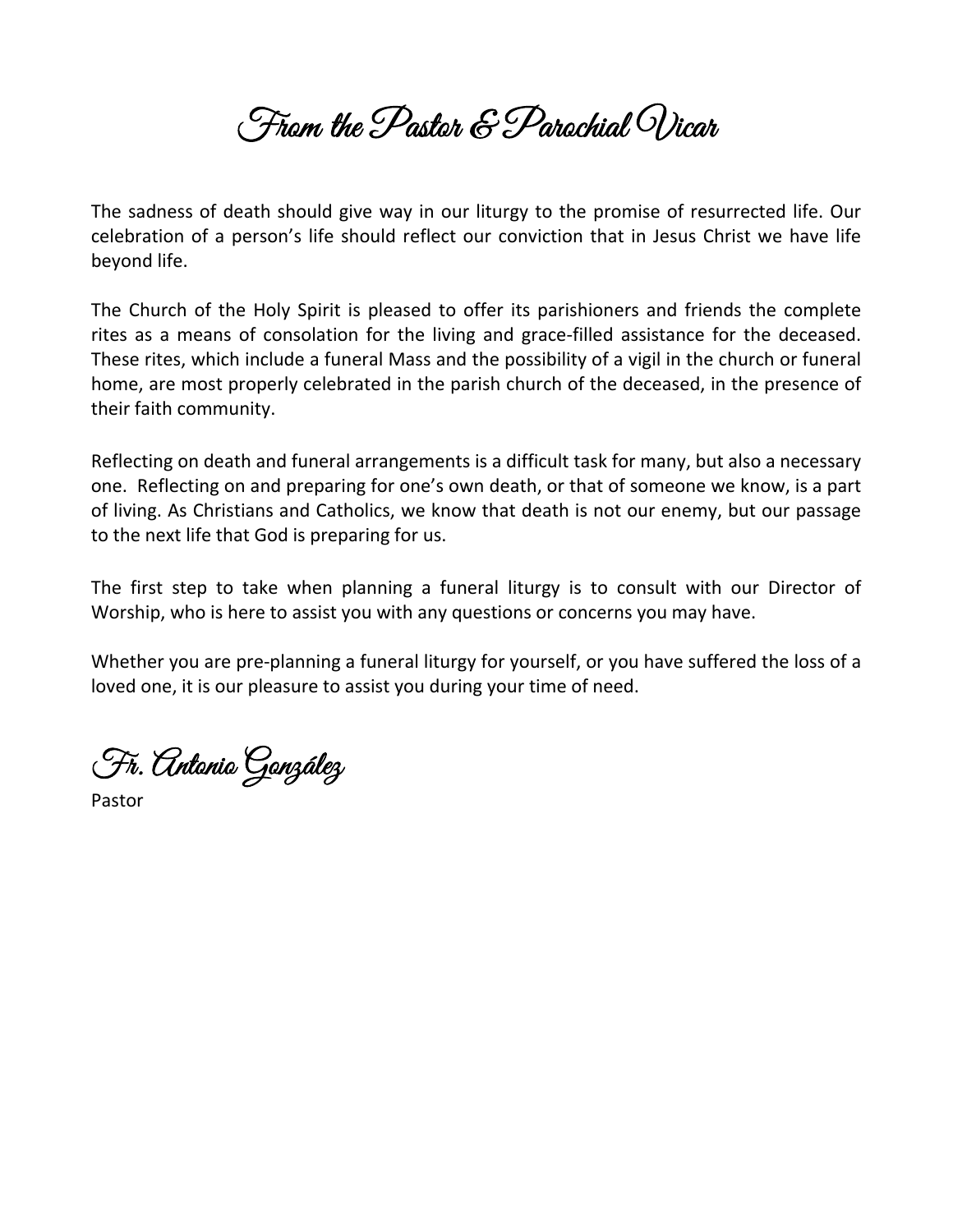Types of Services

The most common form of Catholic funeral has the following elements:

- ❖ Vigil service with either the body or ashes present.
- ❖ Funeral Mass or service with either the body or ashes present.
- $\cdot \cdot$  Graveside service with burial of the body or ashes.

Another option is a memorial Mass or service with no remains present. These can take place close to the time of death or at some convenient time for the gathering of friends and family.

Types of Vigil Services

- \* Prayer service [suitable for congregations of mixed faiths].
- $\cdot$  Prayer service with rosary see below [suitable for congregations of mixed faiths].
- $\cdot$  Rosary alone usually five decades of the rosary. [Suitable where most of the congregation are Catholic.]

The vigil service may be held at the funeral home, the church or at a private home. Vigils may be led by a priest, deacon or commissioned lay minister.

The vigil is the best time to have memorials, eulogies, as well as secular music and readings, such as poems.

Outline of Vigil Service with Rosary

| <b>Introductory Rites:</b> | Includes prayers and an introduction from the priest or deacon.                                                                                                              |
|----------------------------|------------------------------------------------------------------------------------------------------------------------------------------------------------------------------|
| Meditations:               | Commonly include a short reading from scripture to illustrate a<br>decade of the rosary followed by the praying of that decade.                                              |
| Homily/Reflections:        | Here the priest/deacon will preach a suitable homily based on the<br>life of the deceased in relation to the gospel. Reflections, other<br>readings and eulogies may follow. |
| <b>Concluding Prayers:</b> | Prayers conclude the vigil service.                                                                                                                                          |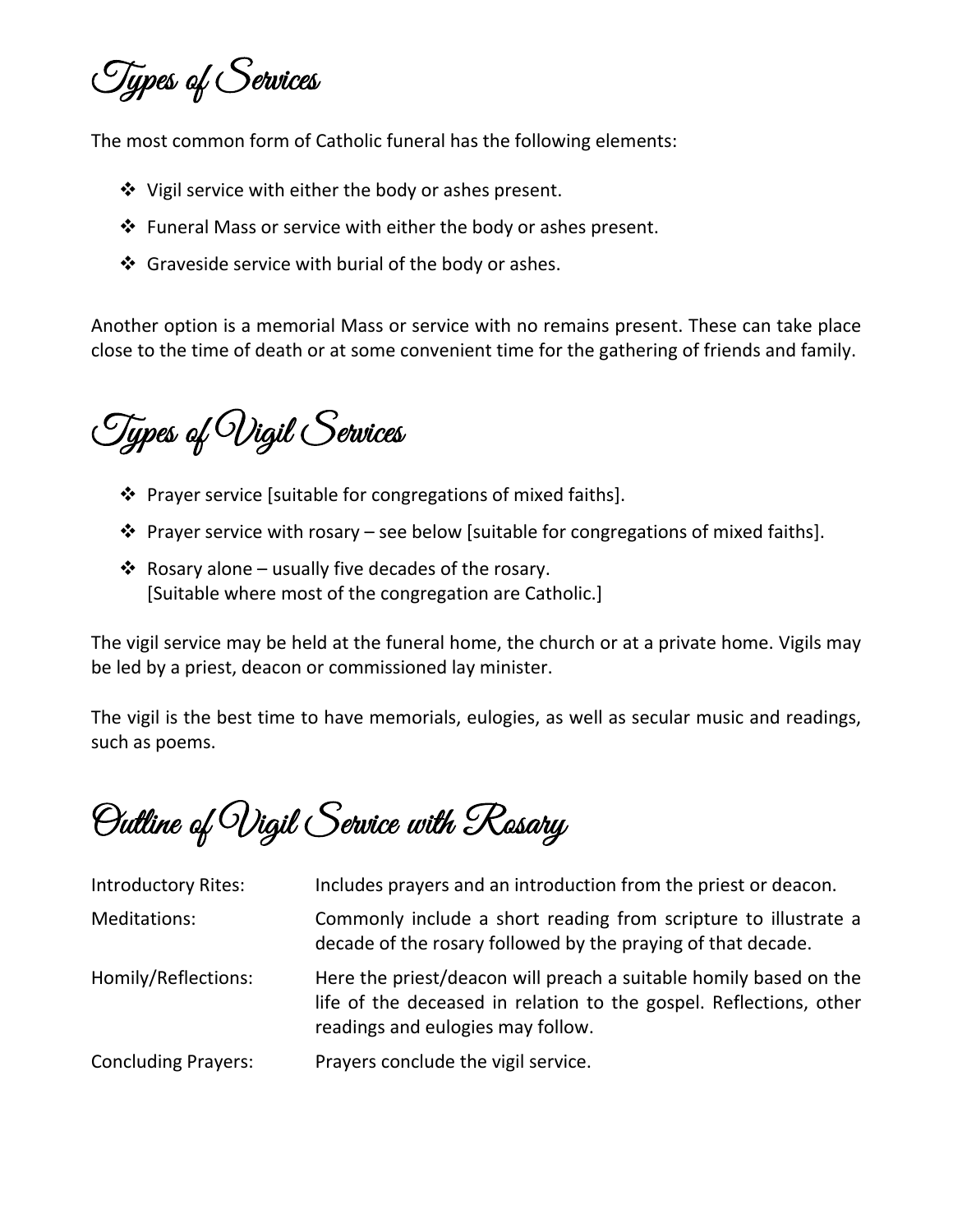# Catholic Church View on Cremation

In April 1997, the Congregation for Divine Worship and the Discipline of the Sacraments granted an indult for the United States to allow the diocesan bishop to permit the presence of the cremated remains of a body at a Funeral Mass. Later that year, the Congregation confirmed the special texts and ritual directives, which were then published as an appendix to the Order of Christian Funerals. Frequently the Secretariat of Divine Worship receives requests for clarification or suggestions for best practices regarding the presence of cremated remains and funerals and their appropriate final disposition or committal.

The practice of cremation has grown and become more commonplace in the United States, and it is often presented as a more affordable alternative to traditional burial. What is often overlooked is the Church's teaching regarding the respect and honor due to the human body. The Order of Christian Funerals' Appendix on Cremation states: "Although cremation is now permitted by the Church, it does not enjoy the same value as burial of the body. The Church clearly prefers and urges that the body of the deceased be present for the funeral rites, since the presence of the human body better expresses the values which the Church affirms in those rites" [No. 413].

Ideally, if a family chooses cremation, the cremation would take place at some time after the Funeral Mass, so that there can be an opportunity for the Vigil for the Deceased in the presence of the body [during "visitation" or "viewing" at a church or funeral home]. This allows for the appropriate reverence for the sacredness of the body at the Funeral Mass: sprinkling with holy water, the placing of the pall, and honoring it with incense. The Rite of Committal then takes place after cremation. Funeral homes offer several options in this case. One is the use of "cremation caskets," which is essentially a rental casket with a cardboard liner that is cremated with the body. Another is a complete casket that is cremated [this casket contains minimal amounts of non-combustible material such as metal handles or latches].

When cremation takes place before the Funeral Mass, and the diocesan bishop permits the presence of cremated remains at the Funeral Mass, the Appendix provides adapted texts for the Sprinkling with Holy Water, the Dismissal for use at the Funeral Mass [or the Funeral Liturgy outside Mass], and the Committal of Cremated Remains. The introduction provides further specific details about how the funeral rites are adapted. In all, the rite notes:

The cremated remains of a body should be treated with the same respect given to the human body from which they come. This includes the use of a worthy vessel to contain the ashes, the manner in which they are carried, and the care and attention to appropriate placement and transport, and the final disposition. The cremated remains should be buried in a grave or entombed in a mausoleum or columbarium. The practice of scattering cremated remains on the sea, from the air, or on the ground, or keeping cremated remains on the home of a relative or friend of the deceased are not the reverent disposition that the Church requires. [No. 417]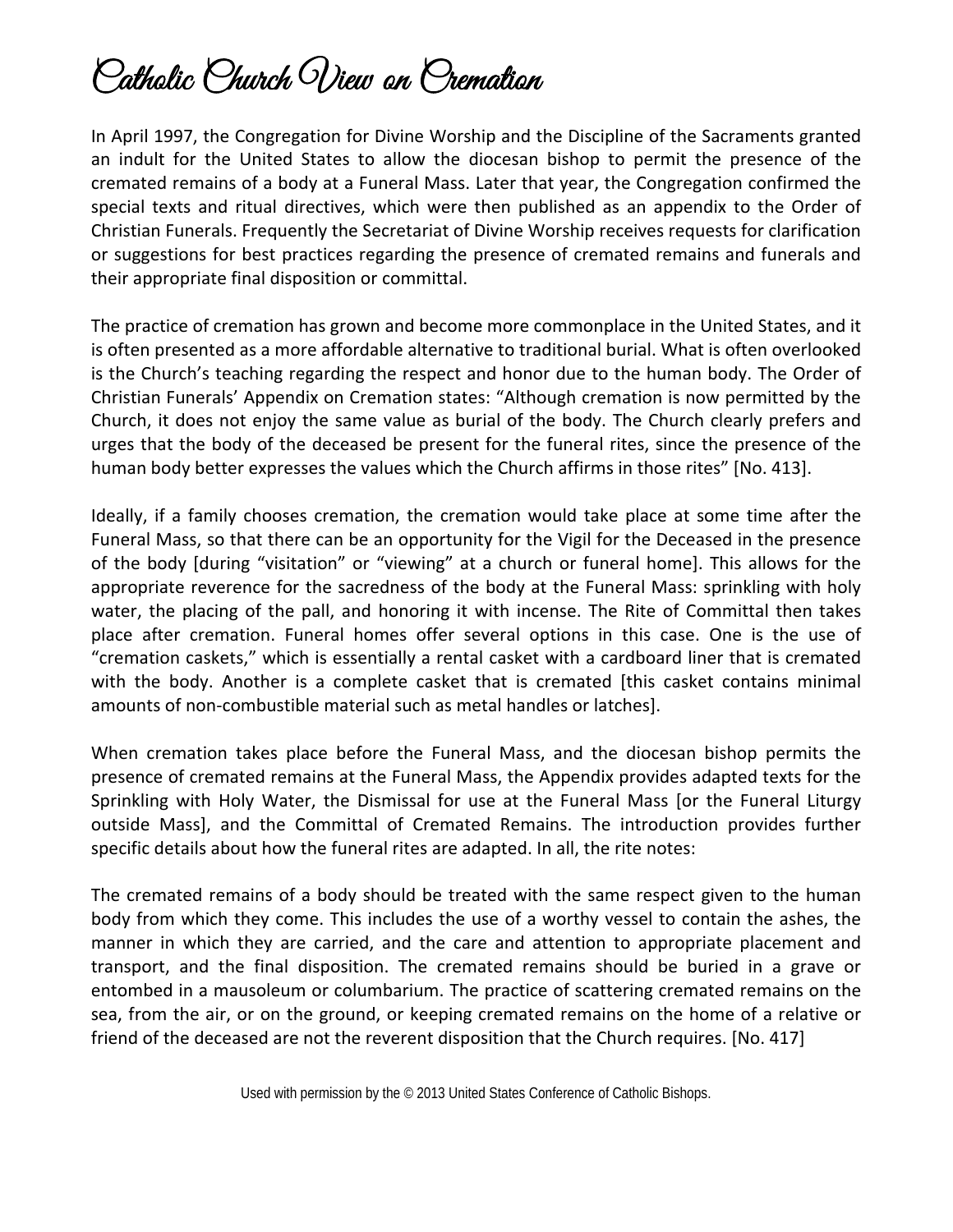Types of Funeral Mass

❖ Funeral Mass with body or ashes present.

The funeral Mass is held at the church; the remains are treated with great respect [including ashes]. At the entrance to the church the body is sprinkled with holy water and covered with a pall, a reminder of baptism. A bible and a crucifix, symbols of Christian faith, may also be placed on the casket.

An urn of ashes may be carried in procession or placed on a table at the front of the church before the service begins.

A flag may be placed on the casket after the Mass has concluded.

❖ Memorial Mass [no remains present]

The memorial Mass is held in church just like a funeral Mass, but no remains are present. The opening of Mass is like a more usual Mass with an opening song, greeting and penitential rite.

Outline of a Funeral Mass

Introductory Rites [Includes: Sprinkling w/Holy Water, Placing of Pall, Symbols of Christian Faith placed on Casket]

The Liturgy of the Word First Reading Responsorial Psalm [sung] Second Reading Gospel Reading Homily Prayers of the Faithful Liturgy of the Eucharist The Offertory – Presentation of Bread and Wine The Eucharistic Prayer The Lord's Prayer and Sign of Peace Communion Final Commendation and Farewell The body is honored with incense and the pall is removed.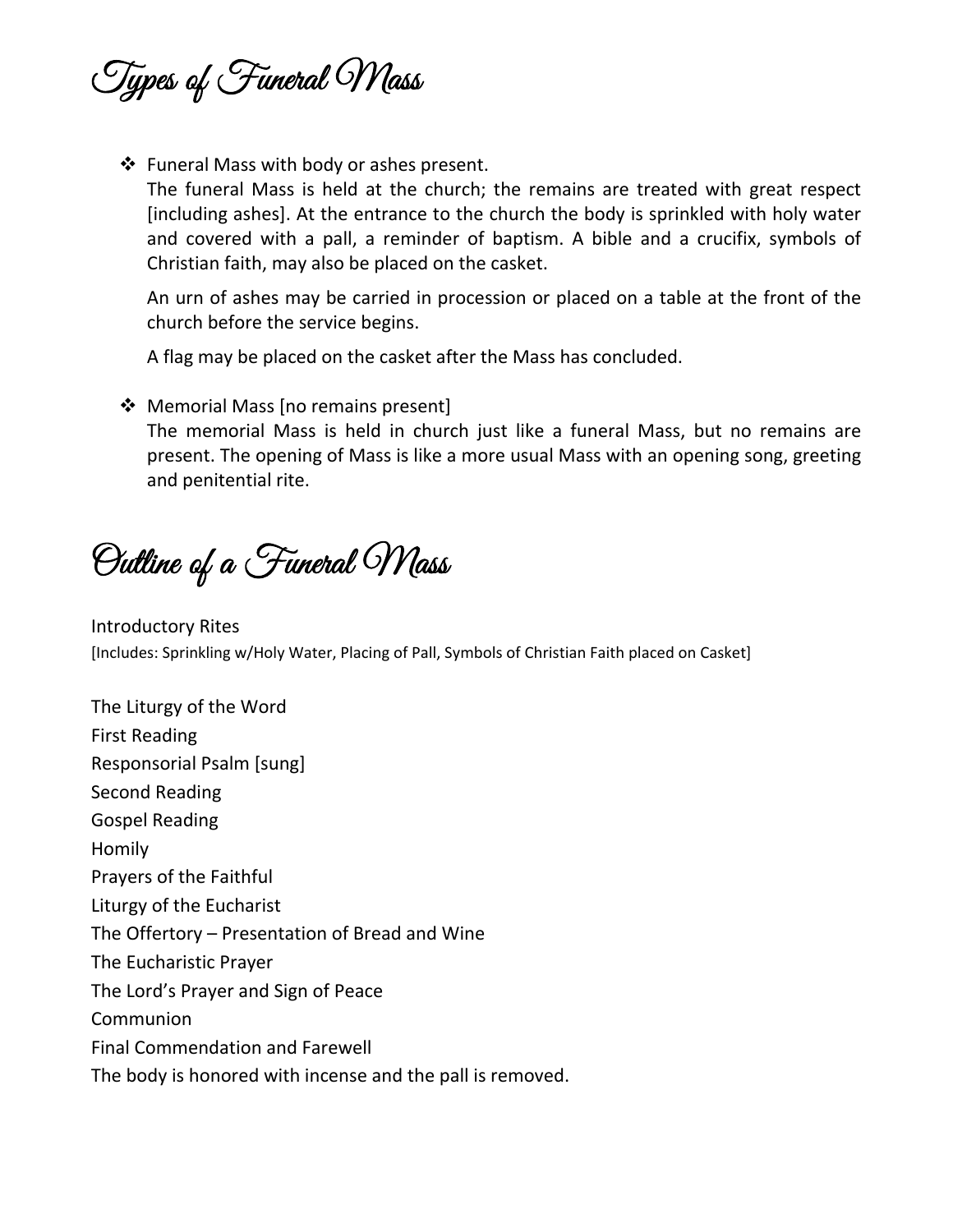# Readings at Mass

We encourage family members and friends to take part in the Liturgy of the Word by reading the First Reading and Second Reading. Copies of the readings will be provided for the Mass. Readings may also be included in a vigil service.

Other Considerations

# ❖ Tributes and Eulogies:

Normally individual tributes should be reserved for the vigil service the afternoon or evening before the day of the Funeral Mass or for a reception following. The homily at Mass is when the priest will preach on the gospel you have chosen and make specific references to the deceased. One short tribute may be read at Mass [no more than 2 or 3 minutes]. This is best read from a script, and it is very helpful if a copy of this is available to the priest before the Mass.

❖ Displays and Photographs:

We welcome displays of photographs and memorabilia at the entrance to the Church. A single framed portrait may be displayed on an easel near the altar, all others are to be placed in the foyer of the church.

# Financial Considerations:

Although there is no fee for a funeral Mass, the recommended donation for use of the church is  $$150^{\circ}$ . No one will be denied the services of the Church for financial reasons. These donations/stipends may be paid through the funeral home or by a family member and are usually taken care of the prior to the funeral liturgy.

# ❖ Flowers:

We welcome flowers as part of the funeral celebration – in moderation – they may be placed in the foyer of the church. During Lent, we do not use flowers on the altar, but they can be displayed around the casket in the foyer of the church.

# ❖ Memorial Gifts:

You may wish to encourage friends and family to make Memorial Gifts to the Church of the Holy Spirit or Holy Spirit School. These gifts are received in the name of the one who has died, and the immediate family is notified. Memorial gifts may be used for the general needs of the church, or may be designated for a specific purpose. Please contact our Director of Finance, who will be more than glad to assist you.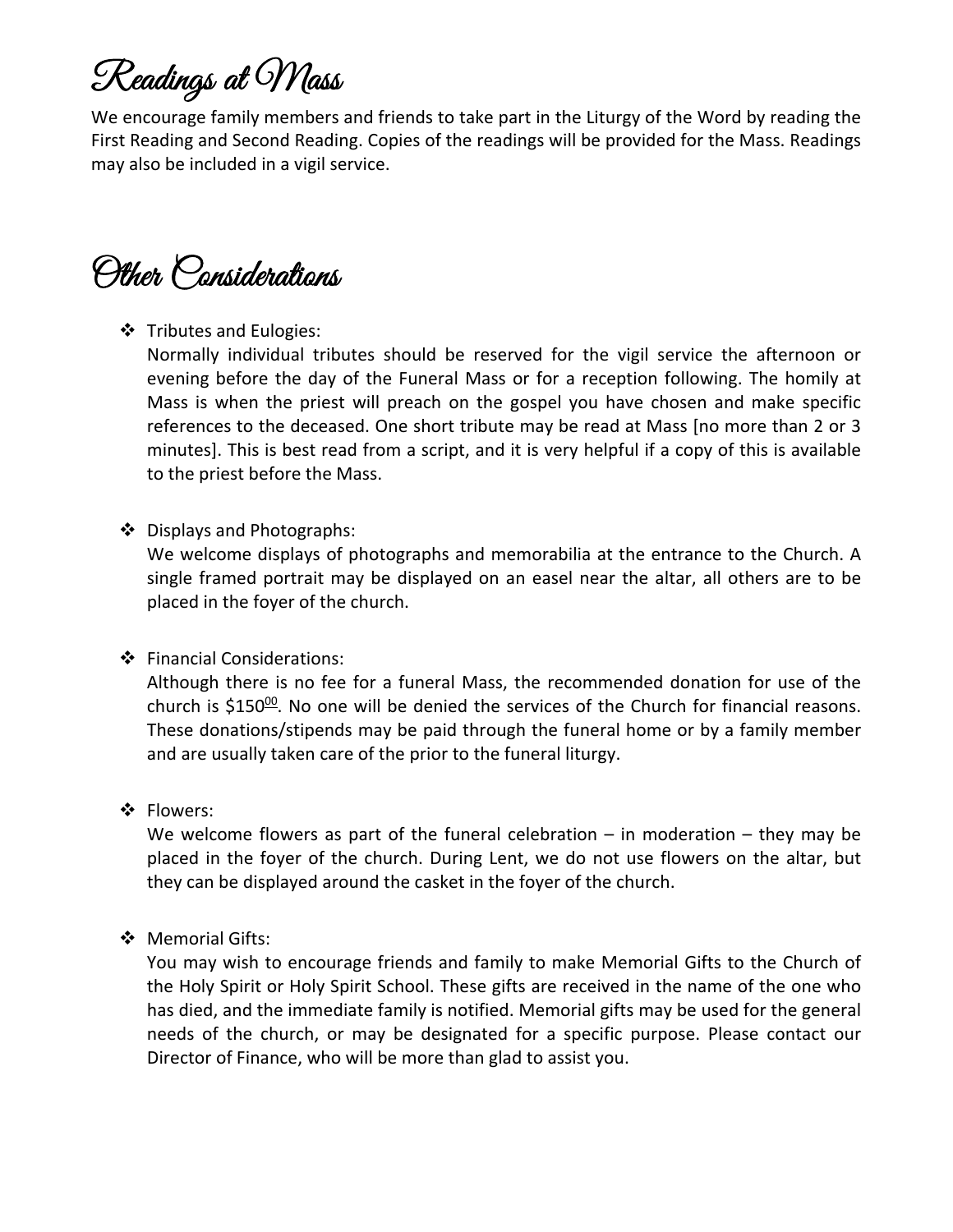# Bereavement Ministry

We have a ministry dedicated to providing companionship to you during this sad time. This group is comprised of those who have also experienced the loss of a loved one and are available to help understand and share the pain you are suffering. We also have a Bereavement Support Group which meets regularly. If you want more information about our Bereavement Ministry or Support Group, please contact our Marriage & Family Life Coordinator, Rose Cruz at [210] 341-1395.

# *SYNusic*

Music is an important part of ritual, and we encourage families to make full use of the Church's rich tradition and the parish's musical resources.

❖ Music before & after the Mass:

Instrumental music can provide a quiet and prayerful atmosphere at the beginning of the service, when mourners are likely to be upset and in need of a calming atmosphere. At the end of the Mass, when the cortège leaves the church for the final resting place, it is good to have some uplifting and reassuring music.

# ❖ Hymns and Psalms:

During a liturgy, it is good to allow everyone present to participate in the singing. The hymns, psalms and spiritual songs that are chosen, need to be familiar to a good number of the congregation so that the singing is strong. Our hymnals contain appropriate musical selections from which you may wish to choose.

# ❖ Recorded Music

We recognize the importance of certain recorded songs. Recorded music may be proper at a vigil service or at a reception, however, not during Mass.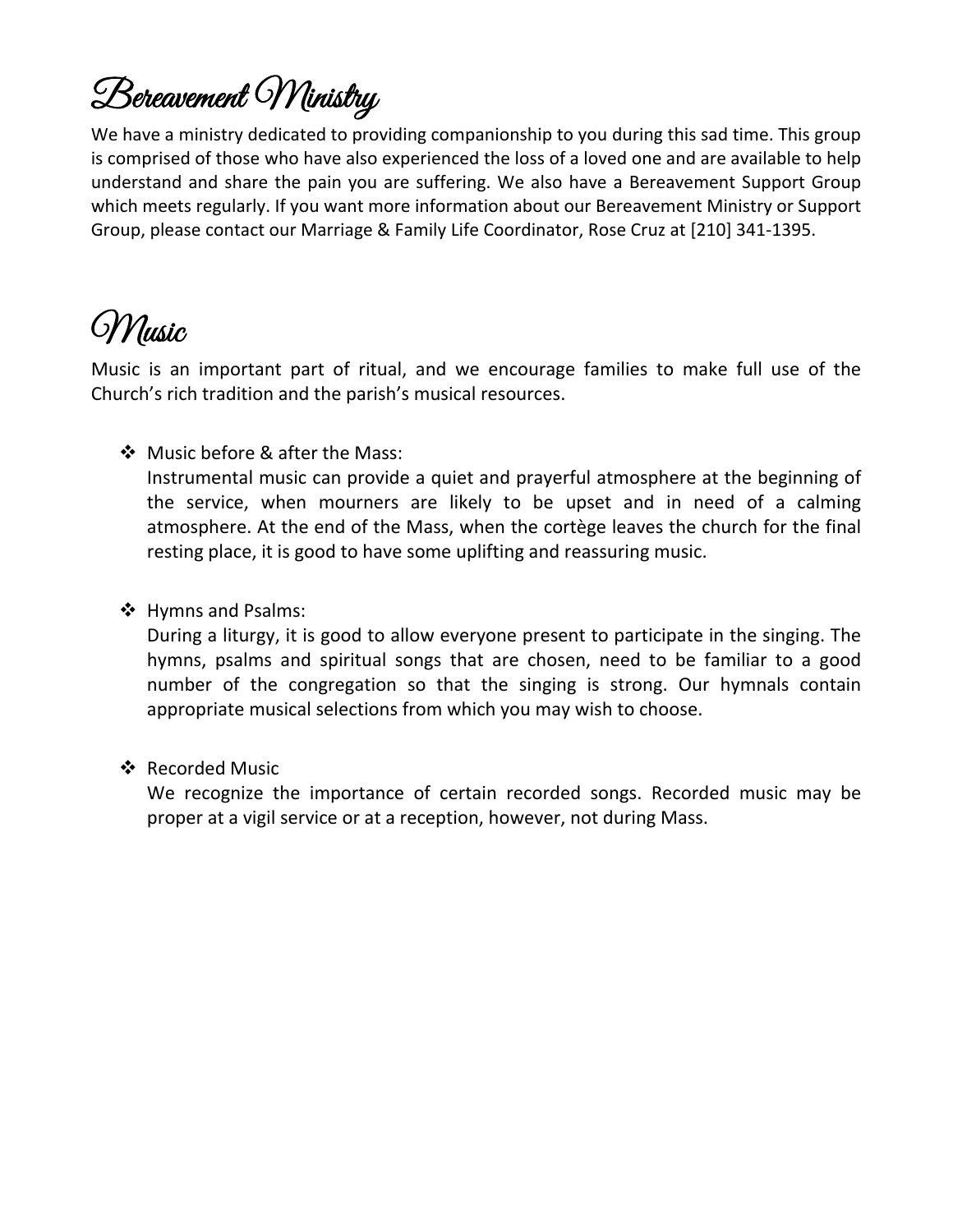Musicians

Below is a list of approved musicians, knowledgeable in the use of our pipe organ and piano; they can handle all your musical needs. If needed, they can also recommend vocal and additional instrumental soloists. Remuneration [stipend] should be discussed directly with the selected musician.

| Martha Klein           | Accompanist                       | $[210]$ 355-1308 |
|------------------------|-----------------------------------|------------------|
| Adam Olmos             | Accompanist                       | [210] 259-5039   |
| Letty Spain            | <b>Accompanist &amp; Vocalist</b> | [210] 394-8461   |
| <b>Frank Dominguez</b> | Vocalist                          | [210] 279-1339   |
| <b>Heather Kelley</b>  | Vocalist                          | [210] 365-7584   |

*"Music is integral to the Funeral rites. It allows the community to express convictions and feelings that word alone may fail to convey. It has the power to console and uplift the mourners and to strengthen the unity of the assembly in faith and love. The texts of the songs chosen for a particular celebration should express the paschal mystery of the Lord's suffering, death, and triumph over death and should be related to the readings from Scripture." Thus, while Funeral music may express "convictions and feelings," its subject must always be the paschal mystery and it must be related to the readings from Scripture. Rather than adopting popular secular songs which are inappropriate to a liturgical setting, we should seek out good liturgical music on a paschal theme which can "support, console, and uplift participants and help to create in them a spirit of hope in Christ's victory over death and in the Christian's share in that victory." [Order of Christian Funerals, number 31]* 

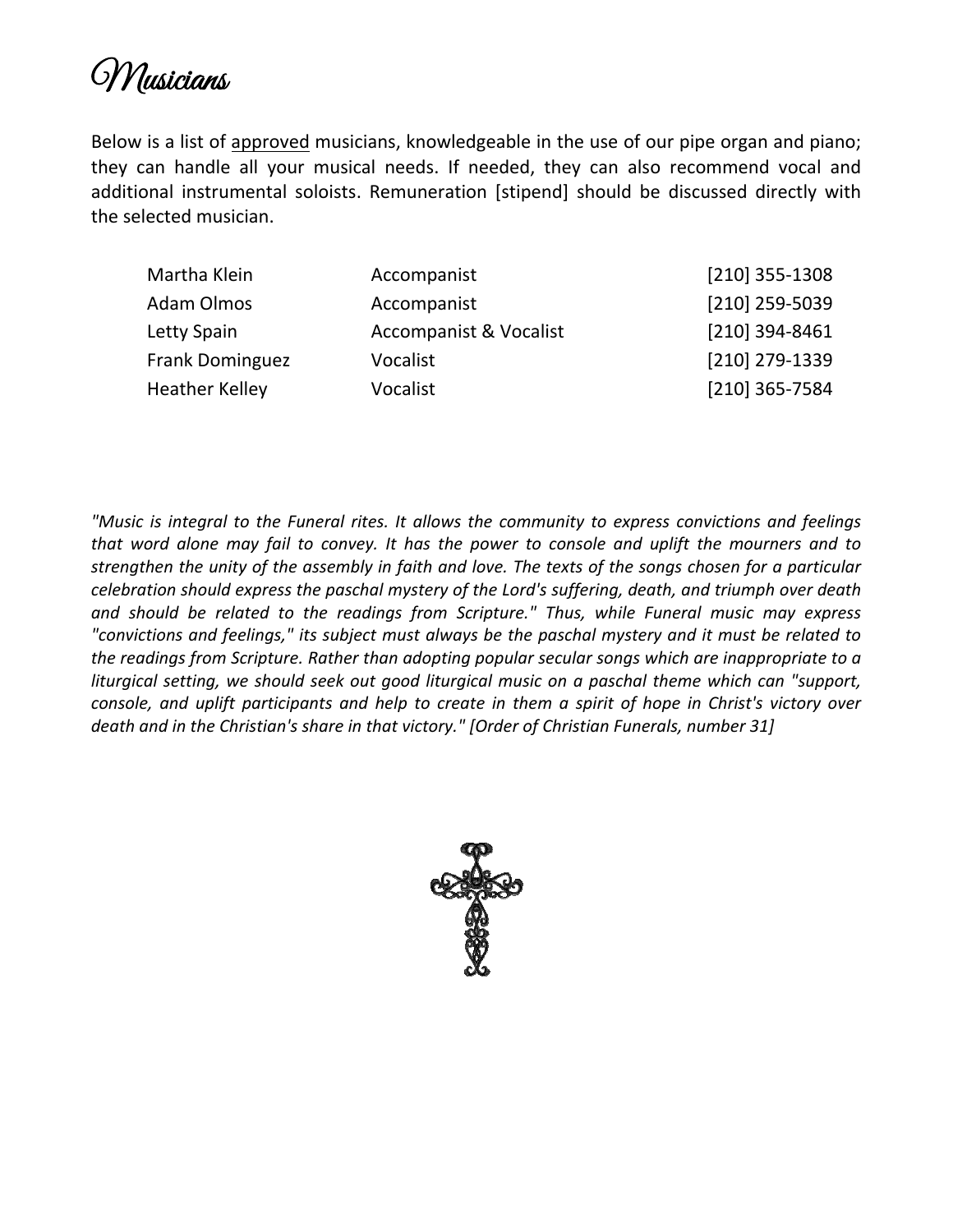Musical Suggestions for Funeral & Memorial Masses

❖ Mariachis & Bag Pipes

Mariachi and Bag Pipes are sometimes culturally important. We welcome their use on the steps of the church before or after a service or to lead a procession in/out of church. We do not allow them to be played during a Mass or Service.

 $\cdot$  To assist you with planning, we have included a listing of the most commonly requested hymns:

#### **Gathering Songs**

Amazing Grace The Sun Be Not Afraid Canticle of the Sun Here I Am, Lord **I Have Love You** Just a Closer Walk with Thee Lift High the Cross Lord of All Hopefulness Morning Has Broken On Eagles Wings We Walk by Faith You Are Mine

#### **Offertory Songs**

Amazing Grace **Be Not Afraid** Blest Are They Eye Has Not Seen Go Silent Friend Here I Am, Lord Hosea I Have Loved You In the Garden I Know My Redeemer Lives Prayer of St Francis Tree of Life We Remember **You Are Mine** 

#### **Communion Songs**

Eat This Bread Eye Has Not Seen Gift of Finest Wheat I Am the Bread of Life I Have Loved You Che Bread, One Body Panis Angelicus Song of the Body of Christ Taste and See The King of Love We Come to Your Feast We Remember

#### **Recessional Songs**

For All the Saints Go Silent Friend Going Home On Eagles Wings **Precious Lord** 

Amazing Grace **Be Not Afraid** Faith of our Fathers

Holy God How Great Thou Art Jesus Christ is Risen Today Jesus Remember Me Joyful, Joyful Let There Be Peace on Earth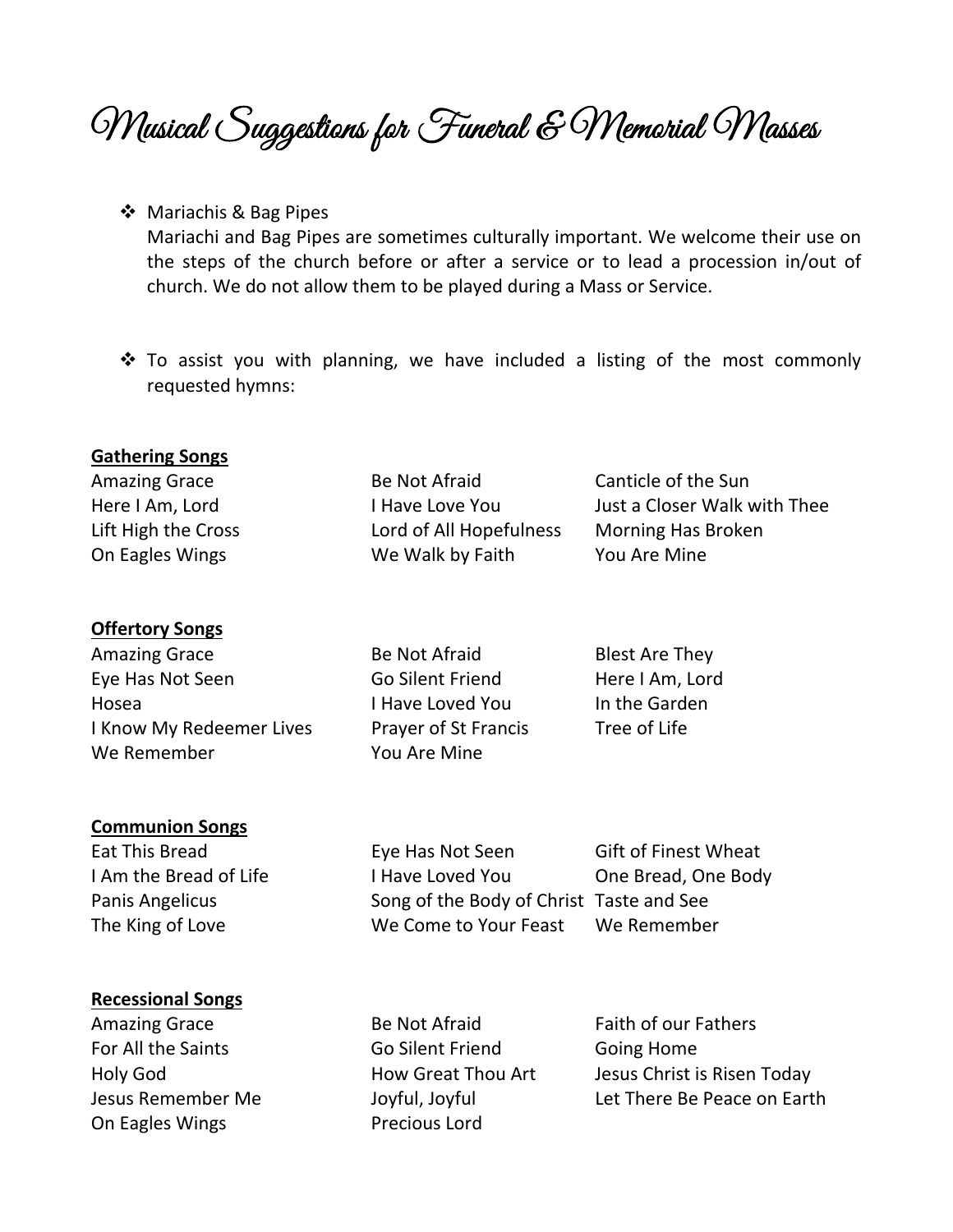Funeral Planning Worksheet

## **TYPE OF VIGIL:**

- $\diamondsuit$  Vigil Prayer Service
- $\diamondsuit$  Vigil with Rosary
- $\diamond$  Rosary

## **LOCATION OF VIGIL SERVICE:**

- $\Diamond$  Funeral Home
- $\diamond$  Church

## **TYPE OF FUNERAL:**

- $\diamondsuit$  Funeral Mass
- $\diamondsuit$  Memorial Mass
- $\diamondsuit$  Graveside Service

#### **MEMORIAL GIFTS:**

Do you wish to encourage friends and family to make Memorial Gifts to Holy Spirit?

 $\diamondsuit$  Yes  $\diamondsuit$  No

If yes, please be so kind to contact our Director of Finance, who will be glad to assist you.

## **SELECTIONS FOR THE MASS:**

Will there be a viewing before the Mass?  $\Diamond$  Yes  $\Diamond$  No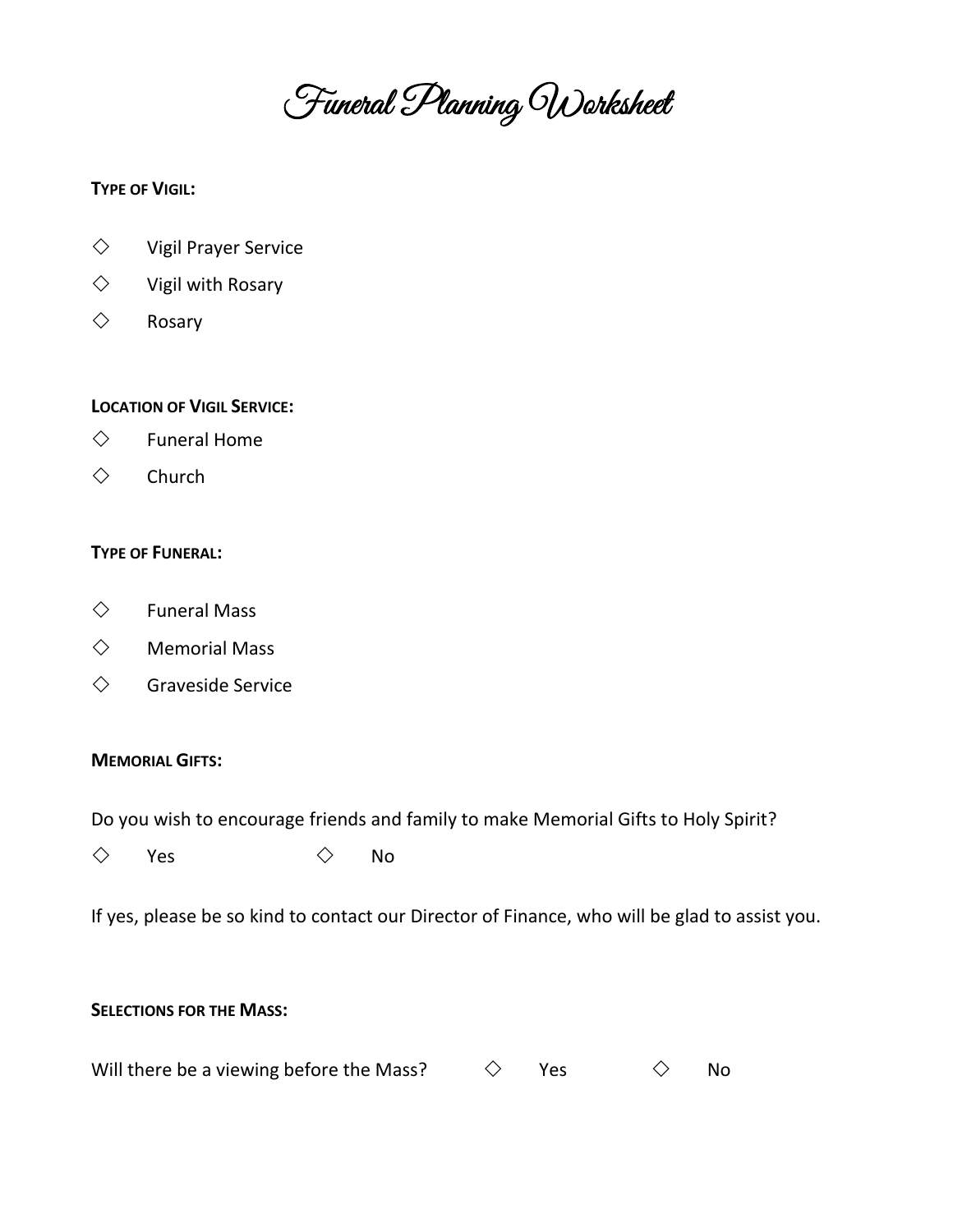Funeral Planning Worksheet

| Opening Song:            |                                                                                                                       |  |
|--------------------------|-----------------------------------------------------------------------------------------------------------------------|--|
|                          |                                                                                                                       |  |
| $1st$ Reading:           | <u> 1989 - Johann Stoff, deutscher Stoff, der Stoff, der Stoff, der Stoff, der Stoff, der Stoff, der Stoff, der S</u> |  |
| Reader's Name:           |                                                                                                                       |  |
| Psalm [Sung]:            |                                                                                                                       |  |
| $2nd$ Reading:           |                                                                                                                       |  |
| Reader's Name:           |                                                                                                                       |  |
| Gospel [Priest]:         |                                                                                                                       |  |
| Offertory Song:          | <u> 1989 - Johann Stoff, amerikan bestein de stad in de stad in de stad in de stad in de stad in de stad in de s</u>  |  |
| Gifts [2 people]:        |                                                                                                                       |  |
| Mass Setting:            |                                                                                                                       |  |
|                          |                                                                                                                       |  |
| Words of<br>Remembrance: | <u> 1989 - Johann Stoff, amerikansk politiker (d. 1989)</u>                                                           |  |
| <b>Recessional Song:</b> |                                                                                                                       |  |